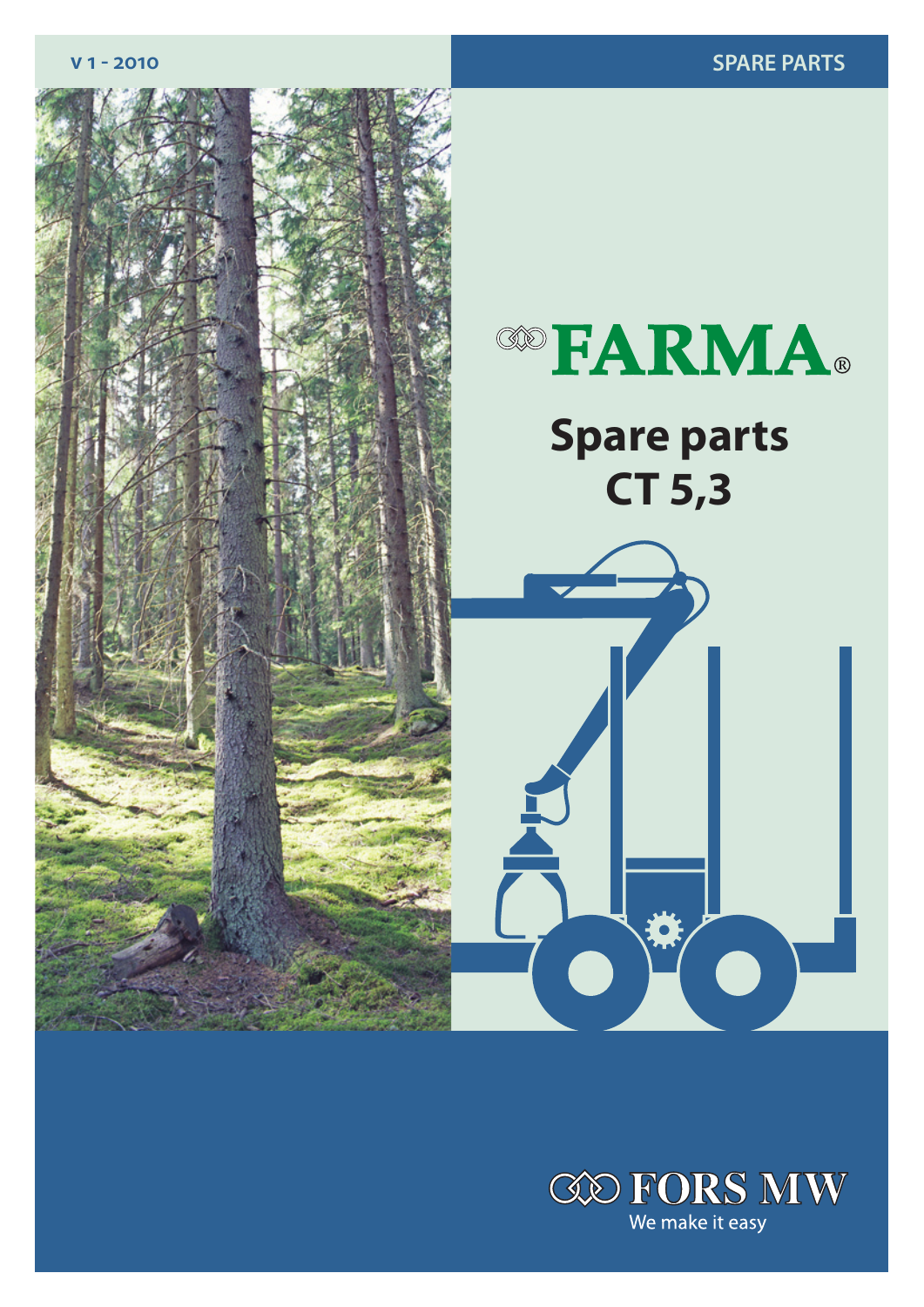

# **TABLE OF CONTENTS**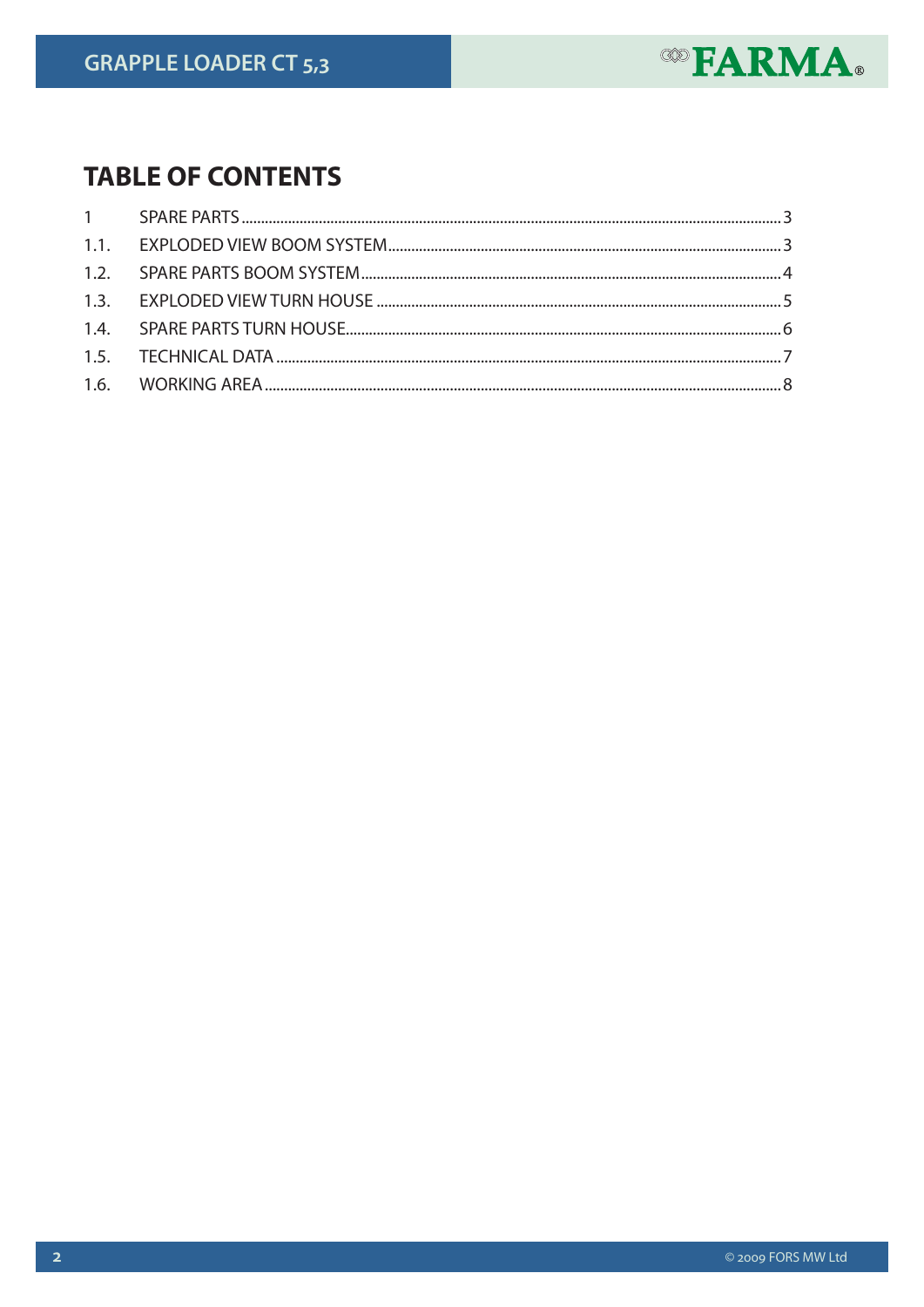

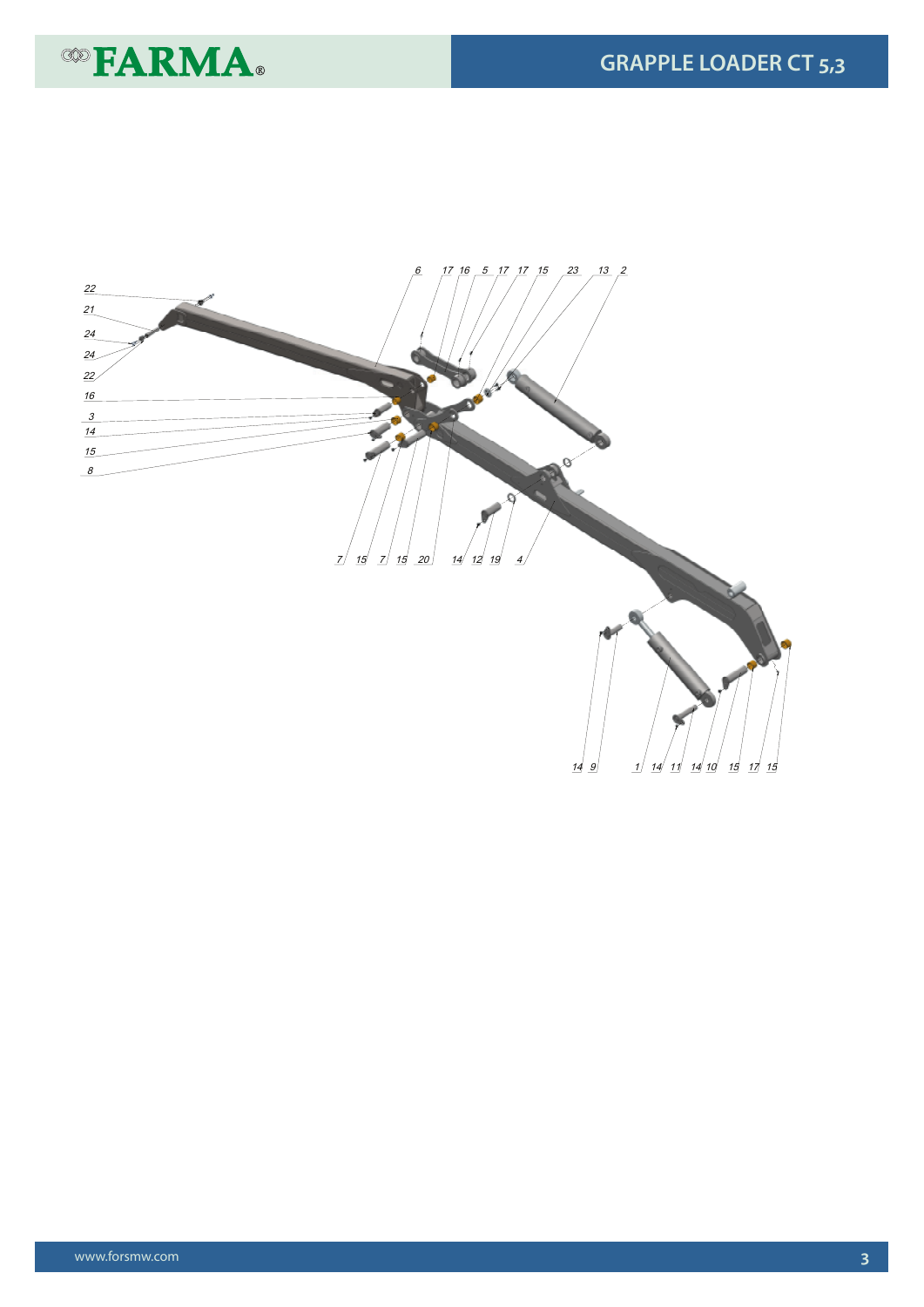**GRAPPLE LOADER CT 5,3**



### 1.2 SPARE PARTS BOOM SYSTEM

| <b>ITEM</b><br>NO. | <b>PART NUMBER</b> | <b>DESCRIPTION</b>              | C 5.3 Boom<br>System/QTY. |
|--------------------|--------------------|---------------------------------|---------------------------|
| 1                  | 313146             | Hydr. cylinder 100/40-400       | 1                         |
|                    | 37313140           | Sealing Kit 100/40              | 1                         |
| $\overline{2}$     | 313149             | Hydr.cylinder 100/40-550        | 1                         |
|                    | 37313140           | Sealing Kit 100/40              | 1                         |
| 3                  | FMWS00118-01       | Shaft GrndØ40-122(114)          | 1                         |
| 4                  | FMWS00136          | Main boom C5.3 & C6.3           | 1                         |
| 5                  | FMWS00137          | Inside Link C5.3 & C6.3         | 1                         |
| 6                  | FMWS00143          | Outer boom C5.3                 | 1                         |
| 7                  | FMWS00144          | Shaft GrndØ50-191(185)          | $\overline{2}$            |
| 8                  | <b>FMWS00145</b>   | Shaft GrndØ50-149(143)          | 1                         |
| 9                  | <b>FMWS00145</b>   | Shaft GrndØ35-141(135)          | 1                         |
| 10                 | FMWS00147          | Shaft GrndØ50-198(192)          | 1                         |
| 11                 | <b>FMWS00148</b>   | Shaft GrndØ35-201(195)          | 1                         |
| 12                 | FMWS00149          | Shaft GrndØ50-141(135)          | 1                         |
| 13                 | 906174             | M10x25 fzb DIN 7991             | 4                         |
| 14                 | 906288             | M10x16 fzb DIN7991              | 8                         |
| 15                 | 909150             | Slide bearing 50x55x40 DIN 1494 | 6                         |
| 16                 | 909161             | Slide bearing 40x44x40 DIN 1494 | $\overline{2}$            |
| 17                 | 930105             | Lub. nipple DIN 71412 1/8"      | 6                         |
| 19                 | <b>FMWP00596</b>   | <b>Washer 65/50x7</b>           | $\overline{2}$            |
| 20                 | <b>FMWP00597</b>   | Outside Link C5,3 & C6,3        | $\overline{2}$            |
| 21                 | FMWP00598-01       | Pin GrndØ25-120                 | 1                         |
| 22                 | <b>FMWP00599</b>   | Washer tear shape               | $\overline{2}$            |
| 23                 | <b>FMWP00645</b>   | Lock Washer D60                 | $\overline{2}$            |
| 24                 | 906140             | M6x16 fzb DIN 933               | 6                         |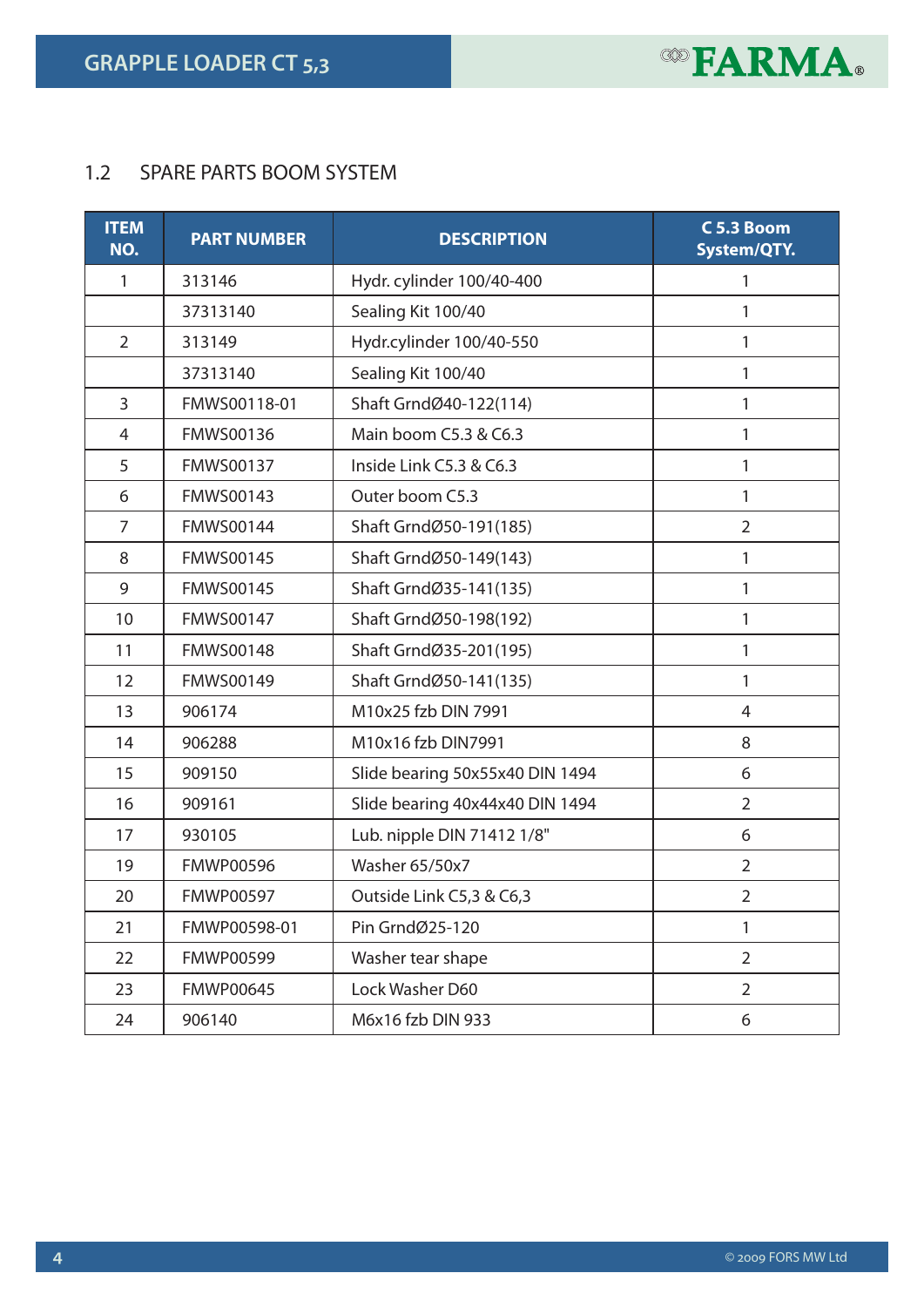

## 1.3 EXPLODED VIEW TURNHOUSE

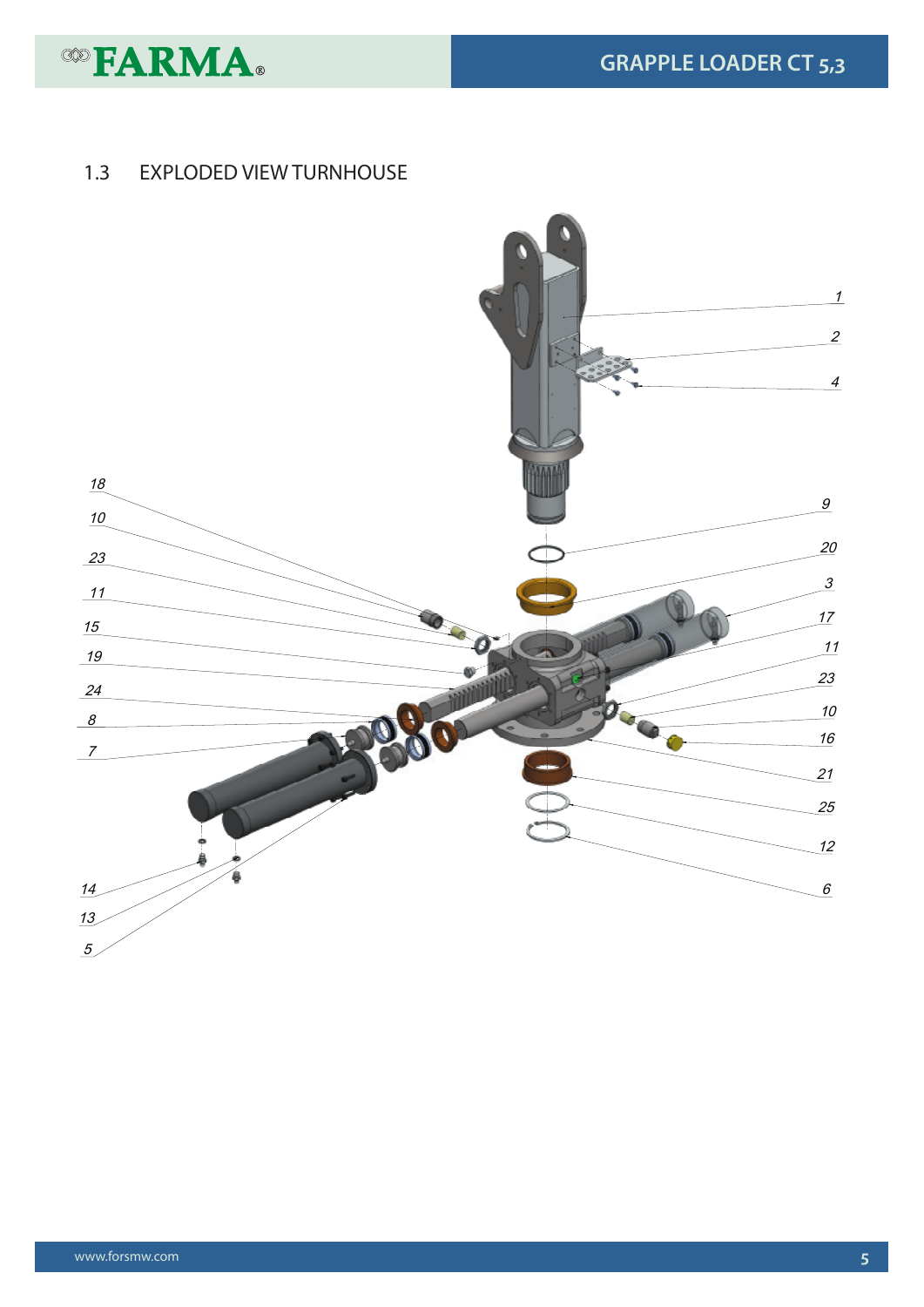**GRAPPLE LOADER CT 5,3**



#### 1.4 SPARE PARTS TURN HOUSE

| <b>ITEM</b><br>NO. | <b>PART NUMBER</b> | <b>DESCRIPTION</b>            | C <sub>5.3</sub><br><b>Turn house/QTY.</b> |
|--------------------|--------------------|-------------------------------|--------------------------------------------|
| 1                  | <b>FMWS00138</b>   | Column C5.3 & C6.3            | 1                                          |
| $\overline{2}$     | <b>FMWS00207</b>   | Adapter holder                | 1                                          |
| $\overline{3}$     | 312225             | Hydr cylinder 90/80-500 turnh | $\overline{4}$                             |
| $\overline{4}$     | 906154             | M8x16 fzb DIN 933             | $\overline{4}$                             |
| 5                  | 906528             | M10x35 DIN 912/12.9 Grade     | 24                                         |
| 6                  | 911280             | <b>SGA 115 DIN 471</b>        | $\mathbf{1}$                               |
| $\overline{7}$     | 912230             | Piston 80                     | $\overline{4}$                             |
| 8                  | 912235             | Simco 80x60x22,4              | $\overline{4}$                             |
| 9                  | 912240             | O-ring Ø140,2x5,7             | $\mathbf{1}$                               |
| 10                 | 912250             | Pusher/Bolt 8                 | $\overline{2}$                             |
| 11                 | 912255             | Contra nut G1 1/4"            | $\overline{2}$                             |
| 12                 | 912265             | Steel ring 8                  | $\mathbf{1}$                               |
| 13                 | 914582             | Rubber Seal 3/8"              | $\overline{4}$                             |
| 14                 | 914712             | Adapter 3/8" - 1/4"           | 4                                          |
| 15                 | 914792             | Plug 1/2 7501-00-08           | $\mathbf{1}$                               |
| 16                 | 920396             | Threaded plastic plug 1 1/4"  | $\mathbf{1}$                               |
| 17                 | 920398             | Cap 1/2"                      | $\mathbf{1}$                               |
| 18                 | 930105             | Lub. nipple DIN 71412 1/8"    | $\mathbf{1}$                               |
| 19                 | <b>FMWP00589</b>   | Rack 8                        | $\overline{2}$                             |
| 20                 | <b>FMWP00590</b>   | Glide bearing (8T)            | $\mathbf{1}$                               |
| 21                 | <b>FMWP00592</b>   | Body (Turnhouse 8 kNm)        | $\mathbf{1}$                               |
| 23                 | FMWP00621          | Support 8 Rnd30-38            | $\overline{2}$                             |
| 24                 | <b>FMWP00704</b>   | Glide bearing (8S)            | $\overline{4}$                             |
| 25                 | <b>FMWP00705</b>   | Glide bearing (8B)            | $\mathbf{1}$                               |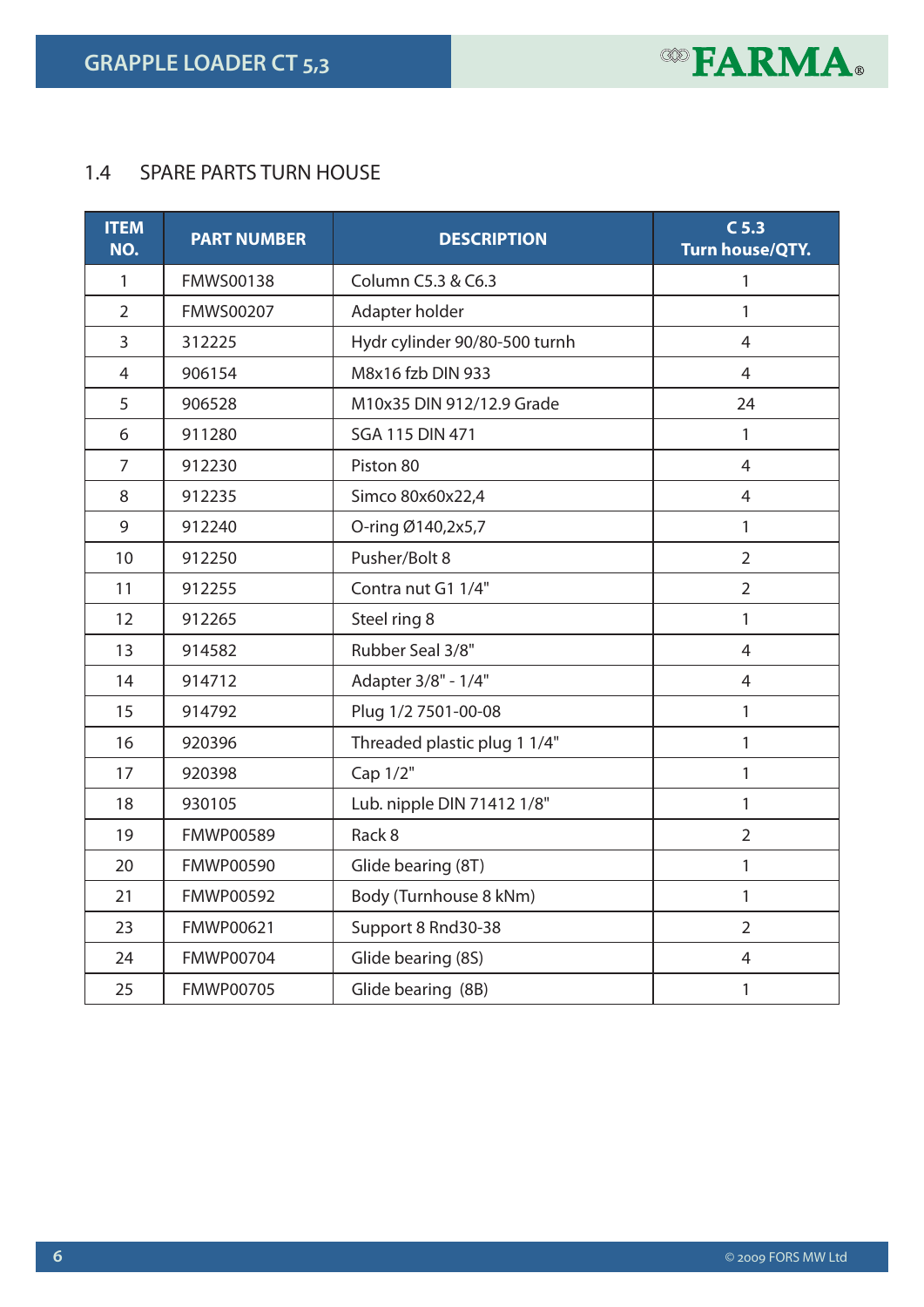

## 1.5 TECHNICAL DATA

| Loader                                                               | C <sub>5,3</sub> D |
|----------------------------------------------------------------------|--------------------|
| <b>Lifting torque (gross)</b>                                        | 33                 |
| <b>Slewing torque</b>                                                | 8,8                |
| <b>Slewing angle (degrees)</b>                                       | 360                |
| Outreach (m)                                                         | 5,3                |
| <b>Boom extension (m)</b>                                            |                    |
| <b>Recommended Oil flow (I/min)</b>                                  | $35 - 50$          |
| <b>Working pressure (bar)</b>                                        | 180                |
| Weight (kg)                                                          | 580                |
| <b>Lifting capacity max. outreach</b><br>(incl. grapple and rotator) | 375                |

| Grapple, m <sup>2</sup>            | 0,16     |
|------------------------------------|----------|
| Weight                             | 61 kg    |
| <b>Working pressure</b>            | 17.5 Mpa |
| <b>Gripping force arms tip-tip</b> | 8.2 kN   |
| Max. load                          | 650 kg   |

| <b>Rotator</b>              | <b>FMTR30</b> |
|-----------------------------|---------------|
| <b>Revolving moment, Nm</b> | 700           |
| Weight, Kg                  |               |